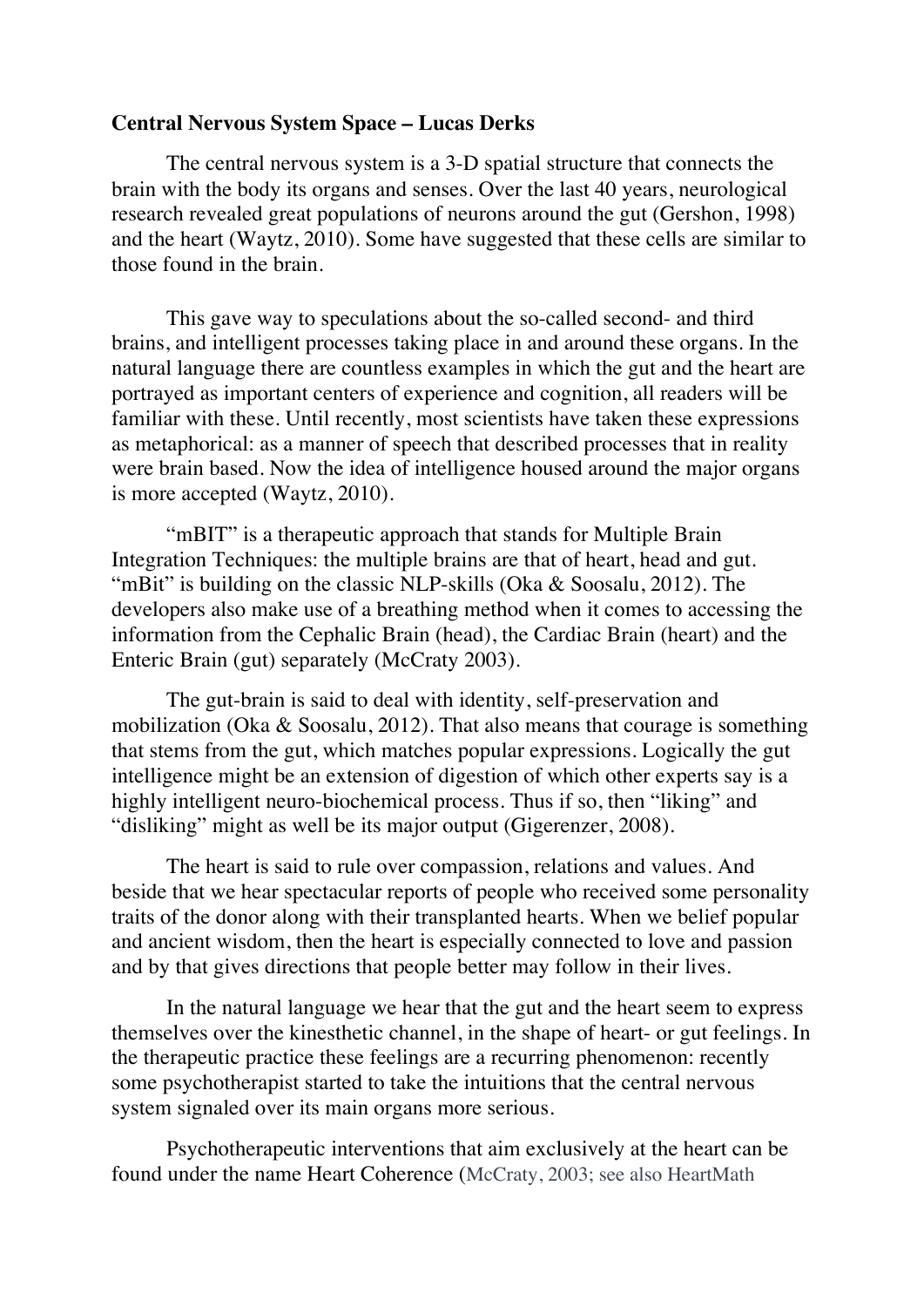Research Center). In this method breathing is used to regulate the heart rate and its pumping quality. The client pays attention to this organ while inhaling and exhaling in a prescribed manner. Also biofeedback tools are used to improve the clients' influence over his autonomic nervous system. Also Heart Coherence is used as a "something completely different" on its own.

The connection between higher cognitive activity and the heart and the gut is best known from decision making. In NLP (Jacobson, 1986) the idea is used, that congruent decisions must involve an agreement between all parts of the person: at least, such parts may be symbolized by brain, heart and gut (Durlinger, 2009).

## **Crucial experiment 2: Head, heart and gut.**

- 1) Think of a dilemma about something that must be decided. Like buying a new item, choosing a holiday destination or quitting ones job or partner.
- 2) Create relaxation over your breathing rate and quality.
- 3) Now formulate only one side of the dilemma as a clear positive statement: "I will do X".
- 4) Now put your dominant hand on your heart and repeat the statement while sensing your heart feelings about it. Is your heart in full agreement or is there some doubt? Scale the measure of doubt on a 5 points scale.  $0 = \text{fully disagree} \dots 2, 3, 4, 5 = \text{fully agree}$ .
- 5) Now put your dominant hand on your forehead and repeat the statement while sensing your head about it. Is your head in full agreement or is there doubt? Again use a 5 points scale.
- 6) Now put your dominant hand on your belly and repeat statement while sensing your gut feelings about it. Is your gut in full agreement or is there doubt? Again use a 5 point scale.
- 7) Now explore the content of the doubt of either center.

## **Conclusion:**

Whether this experiment shows the value of the spatially sorting of personality parts as "something completely different" in the case of a dilemma, or whether his is the real manner to mobilize the wisdom of the organs is difficult to say. That it offers a useful alternative approach to dilemmas is without any doubt.

A great advantage of this approach is that it fits to divisions in the mind (head, heart, gut) that people spontaneously make use of. Thus in such cases it can be easily used. When there are inner conflicts within the head, heart or gut, this approach is harder to apply: then the conflict must be addressed separately.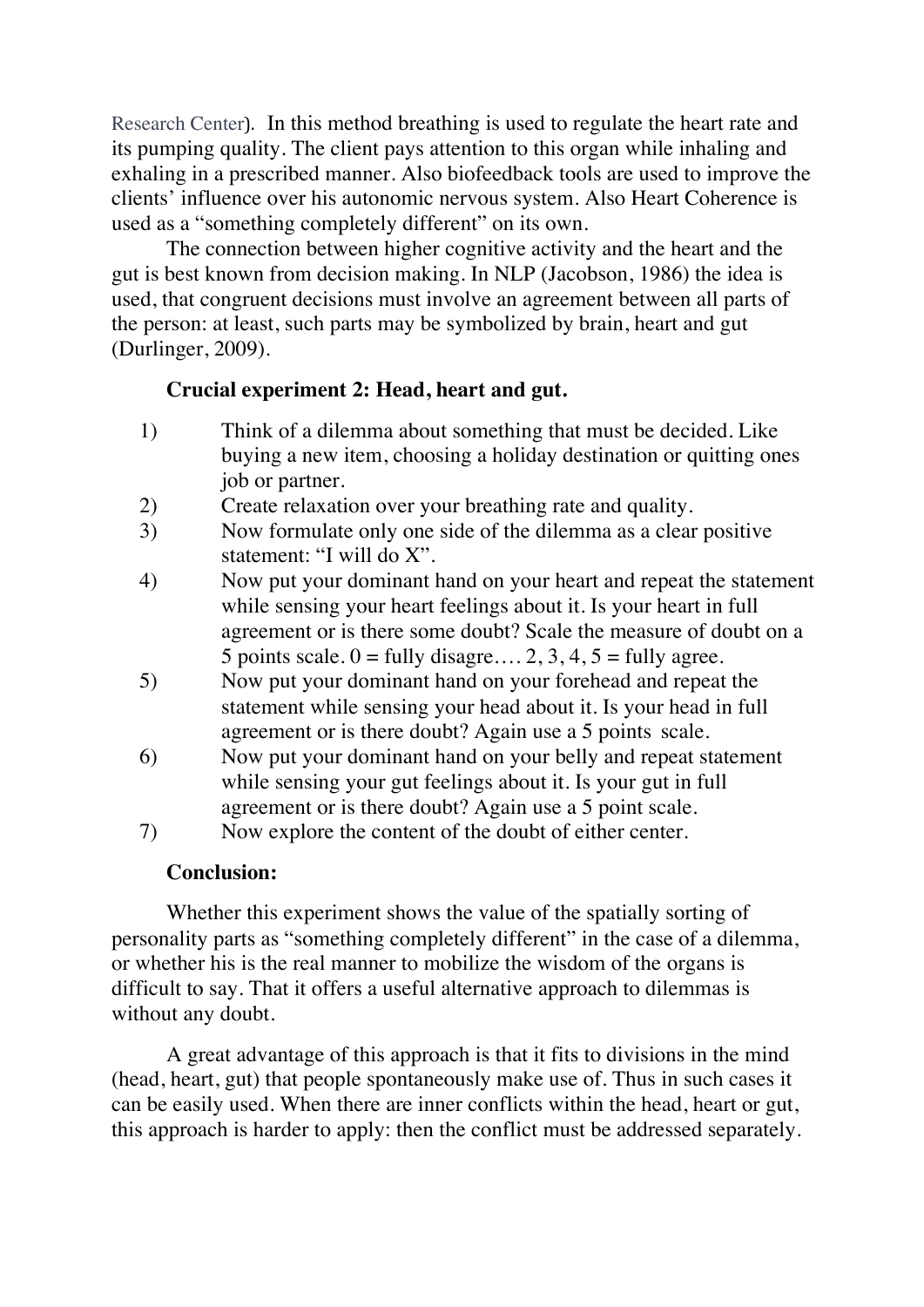## **Twirling emotions in the nervous system**

As stated in the beginning of this part, most forms of psychotherapy can be divided into two parts: 1) bring the client in contact with the emotions and thought-patterns that are central in his or her problem state, and next 2) let him or her do "something completely different".

In NLP one uses the term "pattern interruption" for interventions that withhold the client from repeating habitual behaviors. From the Martian anthropologists perspective, all "something's completely different" can be called pattern interruptions.

Setting a goal, as this is a standard procedure in NLP (1979) and Outcome Focused Therapy (De Shazer, 1989), has proven to be a very fruitful form of "something completely different". It interrupts the client in his habit of complaining about what and why things are wrong with him or her. Goal setting forces the client to create a fresh and motivating perspective that also gives a preview of a possible solution. The images that belong to the goal will be projected somewhere in mental space (in awareness space, on the future timeline). But oracle reading, tapping on the face and body, and various "energy procedures" may just as well interrupt the habits and help in an indirect manner to create similar guiding images. All manners of pattern interruptions may heighten the chances of the client finding some fresh inner resources that contribute to his or her healing.

When it comes to the central nervous system as a 3-D spatial structure, we also need to mention the recent wave of so called "emotional spinning" techniques. It seems they were initiated by Richard Bandler (1999; 2008) but elaborated on by many other NLP-trainers. Tim and Chris Hallbom created "Dynamic Spin Release" and also Steve Andreas was experimenting with conversing the direction in which emotions spin trough the body. In these techniques we can see 3 different types of spinning in use:

- 1) The small spin. The emotion is regarded as a circular channel that has funneling walls. Like a twister of emotion in the body (Bandler, 2006). The direction of the spinning in the walls of the tube is the focus of the technique.
- 2) The large Spin. The emotion is regarded as a circular stream moving in a certain spinning direction trough the body. It is more like the gulfstream in the oceans.
- 3) The external spin (Hallbom and Hallbom, 2008). The emotion is taken outside of the body to spin at a location in mental space. The emotion spins like a moon at a distance from its mother planet, the body.